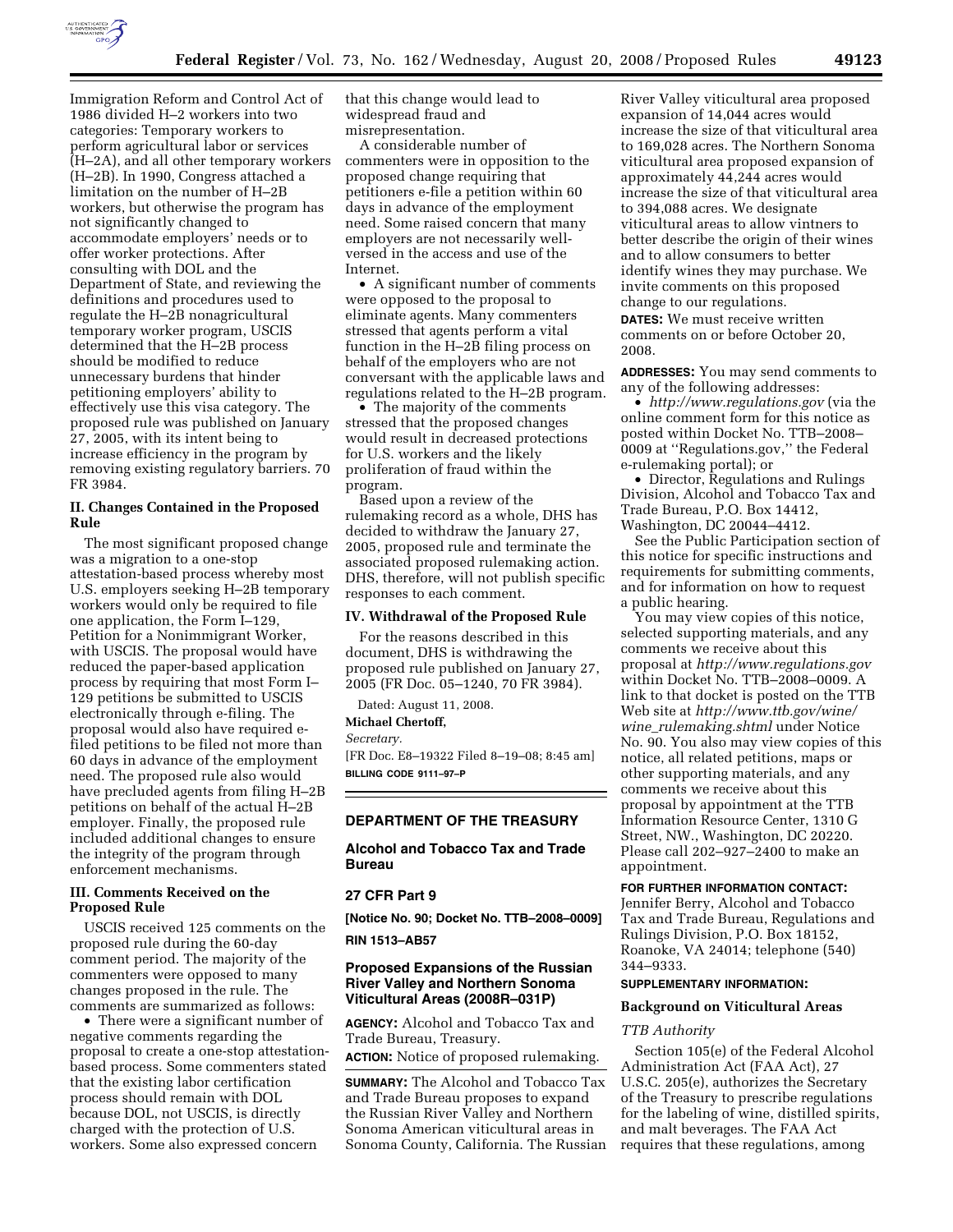other things, prohibit consumer deception and the use of misleading statements on labels, and ensure that labels provide the consumer with adequate information as to the identity and quality of the product. The Alcohol and Tobacco Tax and Trade Bureau (TTB) administers the regulations promulgated under the FAA Act.

Part 4 of the TTB regulations (27 CFR part 4) allows the establishment of definitive viticultural areas and the use of their names as appellations of origin on wine labels and in wine advertisements. Part 9 of the TTB regulations (27 CFR part 9) contains the list of approved viticultural areas.

# *Definition*

Section 4.25(e)(1)(i) of the TTB regulations (27 CFR 4.25(e)(1)(i)) defines a viticultural area for American wine as a delimited grape-growing region distinguishable by geographical features, the boundaries of which have been recognized and defined in part 9 of the regulations. These designations allow vintners and consumers to attribute a given quality, reputation, or other characteristic of a wine made from grapes grown in an area to its geographic origin. The establishment of viticultural areas allows vintners to describe more accurately the origin of their wines to consumers and helps consumers to identify wines they may purchase. Establishment of a viticultural area is neither an approval nor an endorsement by TTB of the wine produced in that area.

#### *Requirements*

Section 4.25(e)(2) of the TTB regulations outlines the procedure for proposing an American viticultural area and provides that any interested party may petition TTB to establish a grapegrowing region as a viticultural area. Petitioners may use the same procedure to request changes involving existing viticultural areas. Section 9.3(b) of the TTB regulations requires the petition to include—

• Evidence that the proposed viticultural area is locally and/or nationally known by the name specified in the petition;

• Historical or current evidence that supports setting the boundary of the proposed viticultural area as the petition specifies;

• Evidence relating to the geographical features, such as climate, soils, elevation, and physical features that distinguish the proposed viticultural area from surrounding areas;

• A description of the specific boundary of the proposed viticultural area, based on features found on United States Geological Survey (USGS) maps; and

• A copy of the appropriate USGS map(s) with the proposed viticultural

area's boundary prominently marked.

# **Russian River Valley Expansion Petition**

Gallo Family Vineyards submitted a petition proposing a 14,044-acre expansion of the established Russian River Valley viticultural area (27 CFR 9.66). The proposed expansion would increase the established viticultural area's acreage by approximately 9 percent, to 169,028 acres. The petitioner explains that approximately 550 acres of the proposed expansion area were planted to grapes at the time of this petition. The petitioner's Two Rock Ranch Vineyard, with 350 acres planted to grapes, lies near the southern end of the proposed expansion area.

The Russian River Valley viticultural area is located approximately 50 miles north of San Francisco in central Sonoma County, California. The viticultural area was originally established by Treasury Decision (T.D.) ATF–159, published in the **Federal Register** (48 FR 48813) on October 21, 1983. It was expanded by 767 acres in T.D. TTB–7, published in the **Federal Register** (68 FR 67370) on December 2, 2003, and again by 30,200 acres in T.D. TTB–32, published in the **Federal Register** (70 FR 53299) on September 8, 2005. Although T.D. TTB–32 states that after the 2005 expansion the viticultural area covered 126,600 acres, the current petition provides information updating the present size of the viticultural area to a total of 154,984 acres.

The current Russian River Valley viticultural area, with the exception of its southern tip, lies within the Northern Sonoma viticultural area (27 CFR 9.70). The Northern Sonoma viticultural area, in turn, lies largely within the Sonoma Coast viticultural area (27 CFR 9.116). The Northern Sonoma and Sonoma Coast viticultural areas are both entirely within the North Coast viticultural area (27 CFR 9.30).

The current Russian River Valley viticultural area also entirely encompasses two smaller viticultural areas—in its northeastern corner, the Chalk Hill viticultural area (27 CFR 9.52), and in the southwest, the Green Valley of Russian River Valley viticultural area (27 CFR 9.57).

According to the petition, the proposed expansion would extend the current viticultural area boundary south and east, encompassing land just west of the cities of Rohnert Park and Cotati. The proposed expansion area lies within the Sonoma Coast and North

Coast viticultural areas but not within the Northern Sonoma viticultural area. According to the petition, the proposed expansion area lies almost entirely within the Russian River Valley watershed, is historically part of the Russian River Valley, and shares all the significant distinguishing features of the Russian River Valley viticultural area.

# *Name Evidence*

The petitioner states that the proposed expansion area is widely recognized as part of the Russian River watershed, a key criterion cited in past rulemaking documents regarding the existing viticultural area. T.D. ATF–159 states that the Russian River Valley viticultural area ''includes those areas through which flow the Russian River or some of its tributaries \* \* \*.'' Moreover, the petitioner contends that before the establishment of the current viticultural area boundary, the proposed expansion area was commonly considered part of the Russian River Valley.

The petitioner includes several pieces of evidence showing the expansion area's inclusion in the Russian River watershed. A submitted map shows that almost all the proposed expansion area lies within the Russian River watershed (see ''The California Interagency Watershed Map of 1999,'' published by the California Resources Agency, updated 2004). The petitioner notes that drainage is through the Laguna de Santa Rosa waterway beginning near the east side of the proposed expansion area and flowing west and north through the current viticultural area. Thus, the waterway provides a common connection between the two areas.

The petitioner includes an informational brochure published by the Russian River Watershed Association (RRWA), an association of local governments and districts that coordinates regional programs to protect or improve the quality of the Russian River watershed. A map in the brochure shows that the watershed comprises both the current viticultural area and the area covered by the proposed expansion.

The petitioner submits a letter in which the RRWA asks the California Department of Transportation to place a sign marking the southern boundary of the Russian River watershed at a point on northbound Highway 101 near the City of Cotati in Sonoma County, California. This point is on the southeastern boundary of the proposed expansion area. The petitioner notes that the State has installed the requested sign and a sign at another point on the southern boundary of the proposed expansion area.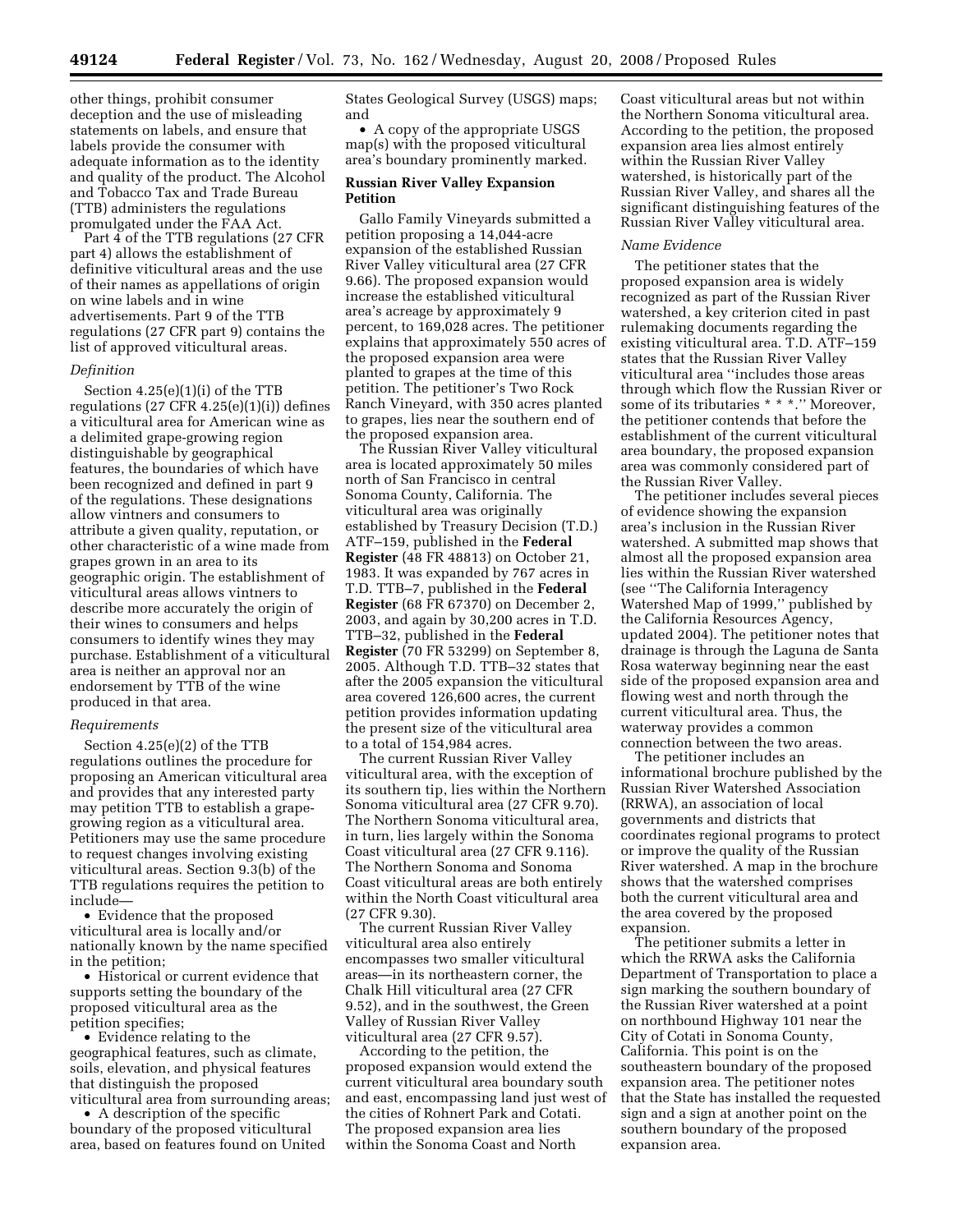Also submitted with the petition is 2002 water assessment data published by the U.S. Environmental Protection Agency. This data includes the expansion area in its assessment of the Russian River watershed. Finally, the petitioner includes a Russian River Valley area tourism map that encompasses the proposed expansion area (see ''Russian River Map,'' (*http:// russianrivertravel.com/*)).

Several documents relating to the agricultural and economic history of Sonoma County were also submitted by the petitioner. The petitioner states that they show that the proposed expansion area and the current viticultural area share a history of grape growing. For example, an 1893 survey compares the yields of individual grape growers in the established viticultural area with those of growers in the proposed expansion area (see ''History of the Sonoma Viticultural District,'' by Ernest P. Peninou, Nomis Press, 1998). The petitioner asserts that this document clearly shows that growers in the two areas grew similar grape varieties under similar growing conditions with similar yields.

A letter from Robert Theiller submitted with the petition describes the family-owned Xavier Theiller Winery. The winery, now defunct, operated in the proposed expansion area from 1904 to 1938. According to Mr. Theiller, it crushed grapes from both the area encompassed by the current Russian River Valley viticultural area and the area covered by the proposed expansion. The letter specifically states that "\* \* \* people involved in grape growing and other agriculture in the area of the winery knew that [the proposed expansion area] was part of the Russian River Valley.

The petition also includes a letter from wine historian William F. Heintz. Mr. Heintz is the author of ''Wine and Viticulture History of the Region Known as the Russian River Appellation'' (Russian River Valley Winegrowers, 1999). In his letter, Mr. Heintz writes:

I agree with the observation in your petition that the proposed expansion area and the main part of the Russian River Valley viticultural area, which lies to the north, have historically been part of one region in terms of common climate and geographic features, settlement, and the development of agriculture and transportation. For these reasons, I have always considered the proposed expansion area and the area to the north that is in the current Russian River Valley viticultural area to belong together. In my opinion, the proposed expansion area is part of the same historical district as the existing Russian River Valley viticultural area.

## *Boundary Evidence*

According to the petitioner, the 2005 expansion created an artificial line for the southeast boundary. Proceeding south down the U.S. 101 corridor, it abruptly turns due west at Todd Road. Consequently, on a map, the Russian River Valley viticultural area appears to have had a ''bite'' taken out of its southeastern corner despite the fact that it and the proposed expansion area share common features of climate, soil, and watershed.

The proposed expansion would change the southeastern boundary of the current Russian River Valley viticultural area. At a point where the current southern boundary now abruptly turns north, the proposed new boundary line would generally continue to follow the defining ridge on the southern flank of the Russian River watershed. It would turn north at U.S. 101, eventually meeting the southeast corner of the existing boundary, adding an area almost entirely within the Russian River watershed.

# *Distinguishing Features*

#### Climate

Past rulemakings regarding the Russian River Valley viticultural area have stated that coastal fog greatly affects the area's climate. T.D. TTB–32 at 70 FR 53298 states, for example, that ''Fog is the single most unifying and significant feature of the previously established Russian River Valley viticultural area.'' The petitioner states that the proposed expansion area lies directly in the path of the fog that moves from the ocean into southern and central Sonoma County; thus, the same fog influences both the proposed expansion area and the current viticultural area. Consequently, there is no ''fog line'' dividing the current viticultural area and the proposed expansion area, according to the petitioner.

The petitioner provides a report showing the effect of the fog on the climate of the current viticultural area and proposed expansion area (see ''Sonoma County Climatic Zones,'' Paul Vossen, University of California Cooperative Extension Service, Sonoma County, 1986 (*http:// cesonoma.ucdavis.edu/*)). The report describes the fog as passing through the Petaluma Gap and into the expansion area, as follows:

The major climatic influence in Sonoma County is determined by the marine (ocean) air flow and the effect of the geography diverting that air flow. During an average summer there are many days when fog maintains a band of cold air all around the

coastline and cool breezes blow a fog bank in through the Petaluma Gap northward toward Santa Rosa and northwestward toward Sebastopol. This fog bank is accompanied by a rapid decrease in temperature which can be as much as 50 °F.

Additionally, the petitioner provides an online article delineating the presence of fog in the proposed expansion area (''Fog Noir,'' by Rod Smith, September/October 2005 at *http://www.privateclubs.com/Archives/ 2005-sept-oct/wine*\_*fog-noir.htm*. The article describes satellite images of fog moving through the Russian River Valley, as follows:

Until recently everyone assumed that the Russian River itself drew the fog inland and distributed it over the terrain west of Santa Rosa. Supplemental fog, it was thought, also came in from the southwest over the marshy lowlands along the coast between Point Reyes and Bodega Bay—the so-called Petaluma Wind Gap.

In fact, it now appears to be the other way around. A new generation of satellite photography, sensitive enough to pick up translucent layers of moist air near the ground, shows for the first time the movement of the fog throughout the Russian River Valley region.

\* \* \* \* \* In Bobbitt's snapshot, the fog pours, literally pours, through the Petaluma Gap. The ocean dumps it ashore and the inland heat sink reels it in \* \* \*.

According to the petitioner, the proposed expansion area also has the same ''coastal cool'' climate as the current Russian River Valley viticultural area. T.D. ATF–159, T.D. TTB–7, and T.D. TTB–32 refer to the Winkler degree-day system, which classifies climatic regions for grape growing. In the Winkler system, heat accumulation is measured during the typical grapegrowing season from April to October. One degree day accumulates for each degree Fahrenheit that a day's mean temperature is above 50 degrees, the minimum temperature required for grapevine growth (see ''General Viticulture,'' Albert J. Winkler, University of California Press, 1974). As noted in T.D. ATF–159, the Russian River Valley viticultural area is termed ''coastal cool'' and has an annual range of 2,000 to 2,800 degree days.

The petitioner concedes that the ''Sonoma County Climate Zones'' report cited above would place most of the proposed expansion area and part of the 2005 expansion area within the ''marine'' zone, instead of the warmer coastal cool zone. However, the petitioner argues that at the time of the 2005 expansion, TTB recognized that more current information had superseded the information in the 1986 report. Further, the petitioner argues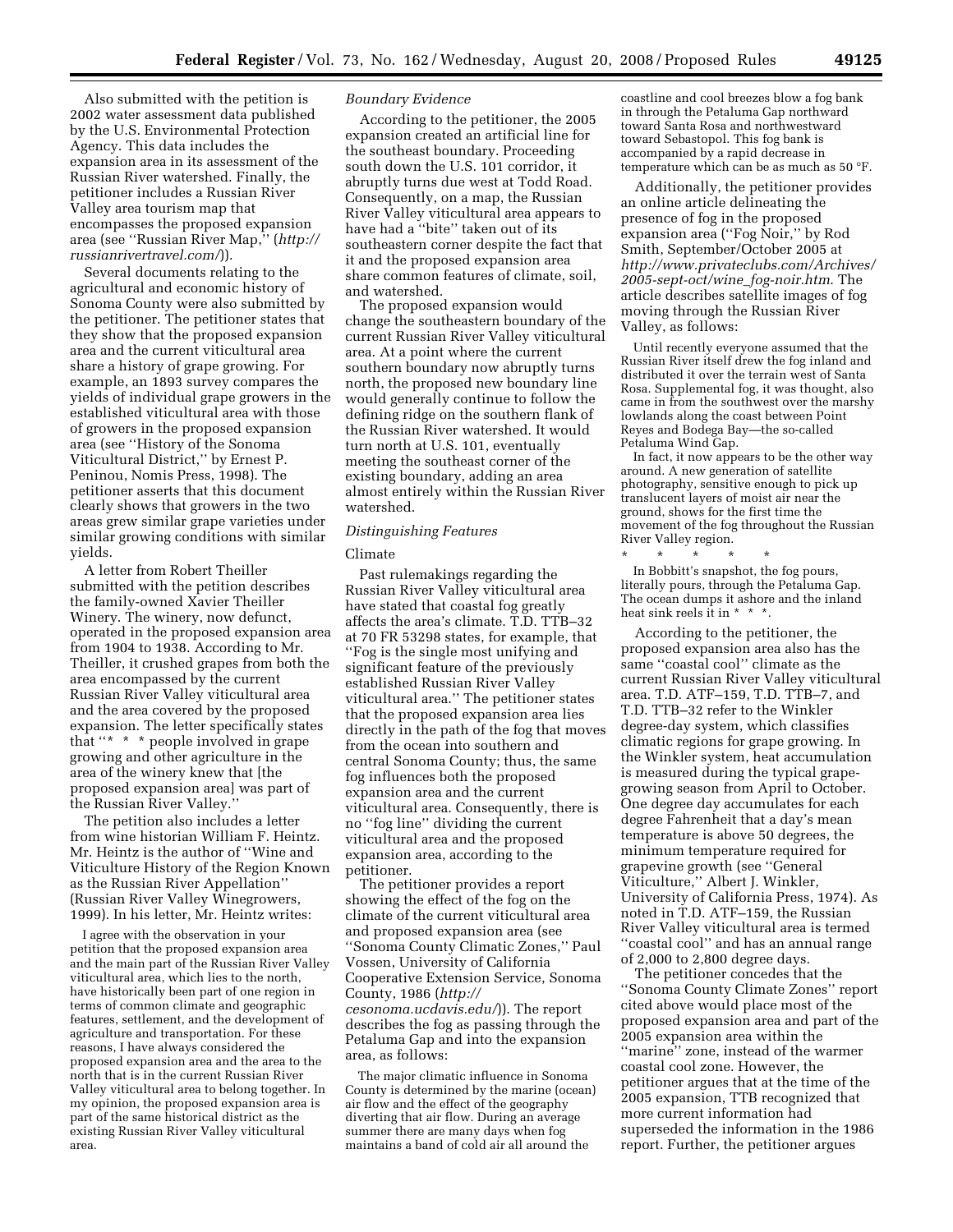that climate information included in the petition and presented below shows that the proposed expansion area actually has a coastal cool climate.

Using the Winkler system, the petitioner provides a table that includes a complete degree day data set for the April through October growing season at seven vineyards, including the

petitioner's Two Rock Ranch Vineyard in the southern part of the proposed expansion area. The table is reproduced below.

AVERAGE GROWING SEASON 1983–2005

[The 2005 expansion used 2001 climate data]

| Vinevard | Annual degree<br>davs | Establishment of area |
|----------|-----------------------|-----------------------|
|          | 2.084                 | 2005 expansion.       |
|          | 2.227                 | Proposed expansion.   |
|          | 2.332                 | 2005 expansion.       |
|          | 2.403                 | 1983 establishment.   |
|          | 2.567                 | 2005 expansion.       |
|          | 2.601                 | 1983 establishment.   |
|          | 2.636                 | 2005 expansion.       |

The petitioner states that the table shows that all seven vineyards, including the Two Rock Ranch in the proposed expansion area, fall within the coastal cool climate range of 2,000 to 2,800 annual degree days. The petitioner notes the consistency of the degree day data for the 1983 establishment of the viticultural area, the 2005 expansion, and the current proposed expansion. The petitioner states that the degree day data in the table shows that the proposed expansion area has the same climate as the current Russian River Valley viticultural area. Further, the petitioner provides a raster map showing that annual average degree days in the proposed expansion area are within the same range as much of the existing viticultural area (see ''Growing Degree Days'' for Sonoma County (1951–80 average), published by the Spatial Climate Analysis Service, Oregon State University (*http://* 

#### *www.ocs.oregonstate.edu/index.html*)).

The petitioner notes that the annual average number of hours between 70 and 90 degrees Fahrenheit during the April through October growing season for 1996–98 at the Two Rock Ranch Vineyard was 940 hours. Based on the ''Sonoma County Climatic Zones'' map, this average lies within the 800- to 1100 hour range that characterizes the coastal cool zone. The marine zone has fewer than 800 hours between 70 and 90 degrees Fahrenheit during the growing season.

The petitioner submits a report, written at the request of the petitioner, that includes a detailed analysis of the climate of the proposed expansion area. The petitioner requested expert commentary on the proposed expansion area and states that the report's author, Patrick L. Shabram, geographic

consultant, has extensive experience in Sonoma County viticulture.

Mr. Shabram disputes the idea that the proposed expansion area is in a marine climate zone. Mr. Shabram cites three main factors in support of a determination that the climate zone of the proposed expansion area is not marine. First, successful viticulture would not be possible in a true marine zone because of insufficient solar radiation. Second, the proposed expansion area is well inland as compared to the rest of the marine zone; climatic conditions in the proposed expansion area would not be characteristic of a marine zone. Finally, Mr. Shabram states that the petitioner's climate data (summarized above) ''\* \* \* clearly demonstrates that the area should be classified as 'Coastal Cool,' rather than the Marine climate type.''

Mr. Shabram provided the petitioner with a map that depicts all the proposed expansion area as belonging to the coastal cool zone (see ''Revised Sonoma County Climatic Zones of the Russian River Valley Area,'' by Patrick L. Shabram, 2007, based on ''Sonoma County Climatic Zones'' and ''Revised Coastal Cool/Marine Climate Zones Boundary,'' by Patrick L. Shabram).

#### Topography and Elevation

According to the petitioner, the southernmost portion of the proposed expansion area is on the ''Merced Hills'' of the Wilson Grove formation. These are gently rolling hills dominantly on 5 to 30 percent slopes. The current Russian River Valley viticultural area does not encompass these hills; the proposed expansion area includes a portion of them.

The northern portion of the proposed expansion area comprises the essentially flat Santa Rosa Plain. The

plain is consistent with the portion of the current Russian River Valley viticultural area that wraps around both the west and north sides of the proposed expansion. Elevations in the proposed expansion area range from 715 feet down to 75 feet above sea level. They are similar to those in adjoining areas of the current Russian River Valley viticultural area.

# Soils and Geology

The petitioner discusses the similarities between the soils of the proposed expansion area and those of the current viticultural area based on a soil association map (see ''Soil Survey of Sonoma County, California,'' online, issued by the U.S. Department of Agriculture, Natural Resources Conservation Service (*http:// websoilsurvey.nrcs.usda.gov/app/*)). The soils on the Merced Hills included in the proposed expansion area formed mainly in sandstone rocks of the underlying Wilson Grove formation. This formation is characterized by low lying, rolling hills beginning just south of the Russian River near Forestville, arching southeast through Sebastopol, and ending at Penngrove. It formed 3 to 5 million years ago under a shallow sea. According to the petitioner, the soils underlain by this formation are well suited to growing grapes in vineyards.

The petitioner provides the following quotation discussing the suitability of the soils to growing grapes in the proposed expansion area:

The sandy loam soils of the apple-growing region of Gold Ridge-Sebastopol form as a direct result of breakdown of Wilson Grove rock. The low ridge running from Forestville to Sebastopol and south to Cotati is the classic terroir of this association, now being recognized as prime land and climate for Pinot Noir and Chardonnay. (''Diverse Geology/Soils Impact Wine Quality,'' by Terry Wright, Professor of Geology, Sonoma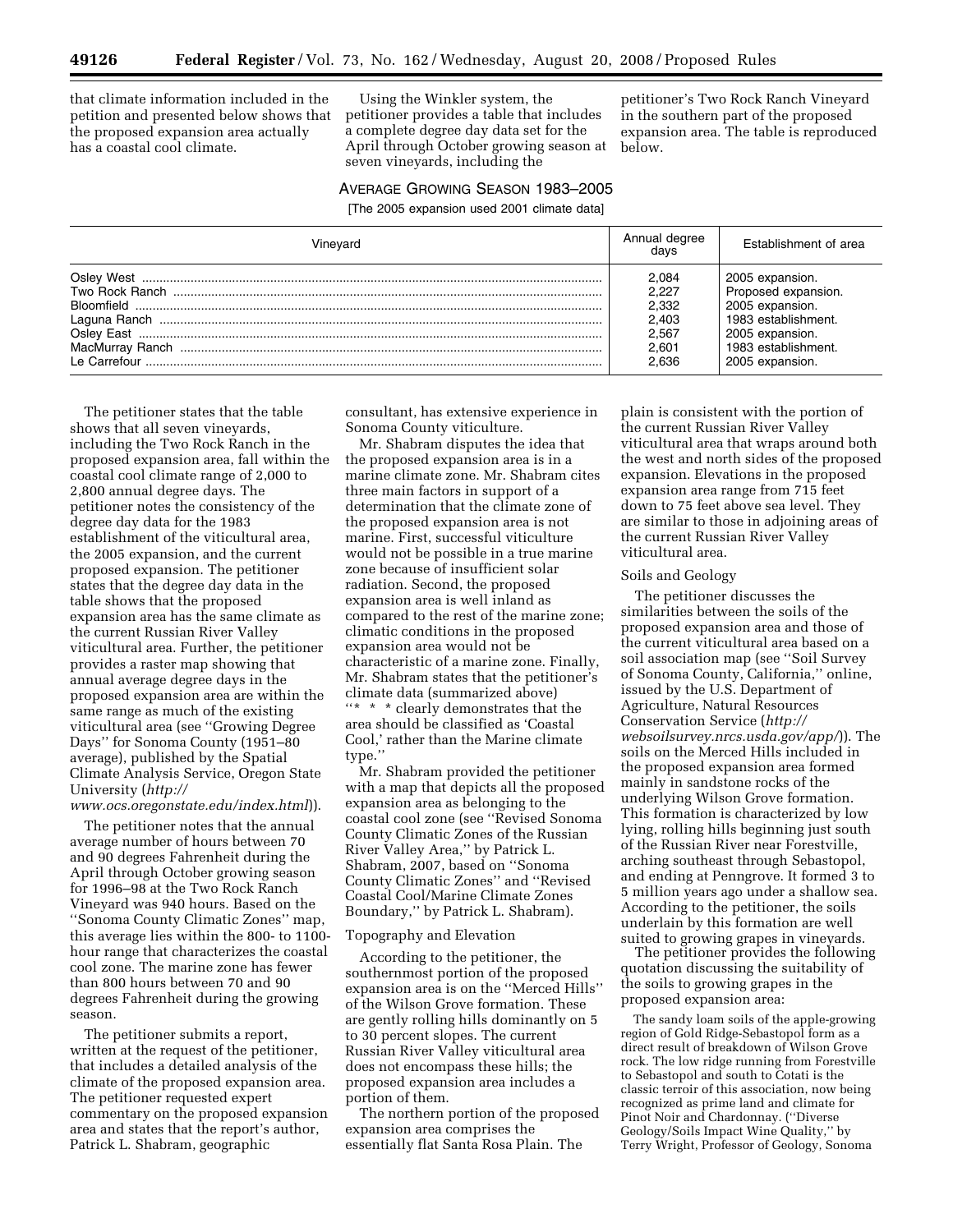State University, *Practical Winery & Vineyard*, September/October 2001, Vol. XXIII, No. 2.)

The petitioner notes that the Wilson Grove formation underlies the current Russian River Valley viticultural area, but the current southeastern border cuts north to south through the formation, midway between Sebastopol and Cotati. However, the soil associations on either side of the southeastern border of the current Russian River Valley viticultural area are identical. The Goldridge-Cotati-Sebastopol soil association is nearly continuous throughout the formation. The petitioner reports that areas of Sebastopol sandy loam are in the Laguna Ranch Vineyard just north of the town of Sebastopol (in the current viticultural area) and also in the Two Rock Ranch Vineyard in the proposed expansion area, just west of the town of Cotati.

The petitioner states that the Clear Lake-Reyes association is in the portion of the proposed expansion area north of the Merced Hills. The soils in this association are poorly drained, nearly level to gently sloping clays and clay loams in basins. They are in the southeast portion of the Santa Rosa plain and also in pockets further north, almost directly west of the city of Santa Rosa. The Huichica-Wright-Zamora

association is further north in the proposed expansion area. The soils of this association are somewhat poorly drained to well drained, nearly level to strongly sloping loams to silty loams on low bench terraces and alluvial fans. They are common in the middle and northern portions of the Santa Rosa plain. They are predominant in the eastern portion of the current Russian River Valley viticultural area, including the city of Santa Rosa, and in the proposed expansion area.

The petitioner notes that the ''Soil Survey of Sonoma County, California'' soil association map cited above shows that the current viticultural area boundary arbitrarily cuts directly through four major soil associations: Goldridge-Cotati-Sebastopol, Clear Lake-Reyes, Steinbeck-Los Osos, and Huichica-Wright-Zamora. The soils and the geology in the proposed expansion area are nearly identical to those in the adjacent areas of the current Russian River Valley viticultural area.

TTB notes that T.D. ATF–159, which established the Russian River Valley viticultural area, does not identify any predominant soils or indicate any unique soils of the viticultural area.

#### Grape Brix Comparison

The petitioner compares Brix for grapes grown in both the current

viticultural area and the proposed expansion area. Brix is the quantity of dissolved solids in grape juice, expressed as grams of sucrose in 100 grams of solution at 60 degrees Fahrenheit (see 27 CFR 24.10); thus, Brix is the percent of sugar by weight. Citing a brochure published by the Russian River Winegrowers Association, the petitioner notes that Pinot Noir and Chardonnay are the two most prominent grape varieties grown in the established Russian River Valley viticultural area. The successful cultivation of the Pinot Noir grape, in particular, has been considered a hallmark of the Russian River Valley viticultural area, and the Pinot Gris grape variety recently has been growing in popularity.

Data submitted with the petition shows the 4-year average Brix comparisons for the period 2003–6 for the Pinot Noir, Chardonnay, and Pinot Gris varieties among three vineyards in the current Russian River Valley viticultural area and the Two Rock Ranch Vineyard in the proposed expansion area (see table below). The petitioner asserts that the Brix levels for each variety at all of the vineyards are very similar, reflecting similar growing conditions for the grapes.

2003–6 AVERAGE BRIX FOR SOME WINEGRAPES GROWN ON RANCHES IN THE CURRENT VITICULTURAL AREA AND THE PROPOSED VITICULTURAL AREA

| Ranch                             | Average Brix                     |                             |                             |
|-----------------------------------|----------------------------------|-----------------------------|-----------------------------|
|                                   | <b>Pinot Noir</b>                | Chardonnav                  | <b>Pinot Gris</b>           |
| Del Rio<br>MacMurray<br>Two Rock* | 25.04<br>26.69<br>25.77<br>25.80 | 23.79<br>23.24<br><br>23.55 | <br>24.68<br>24.71<br>24.14 |

\* Located in the proposed viticultural area.

In addition to the petition evidence summarized above, the petition includes six letters of support from area grape growers and winery owners. The supporters generally state their belief that the proposed expansion area has the same grape growing conditions as the current Russian River Valley viticultural area. The petition also includes a ''Petition of Support: Russian River Valley AVA Expansion'' with 208 signatures.

# **Opposition to the Proposed Expansion**

Prior to and during review of the petition for the proposed expansion, TTB received by mail, facsimile transmission, and e-mail more than 50 pieces of correspondence opposing the petitioner's proposed expansion. The

correspondence generally asserts that the proposed expansion area falls outside the coastal fog line and thus has a different climate than that of the current viticultural area. The opponents of the proposed expansion are mostly vineyard or winery owners from the current viticultural area. Several of them state that even though grapes grown in the proposed expansion area ''may eventually be brought to similar Brix, pH and total acidity maturity, the bloom and harvest dates are much later than in the Russian River Valley.'' TTB, while noting this opposing correspondence, also notes that the assertions in the correspondence were not accompanied by any specific data that contradicts the petitioner's submitted evidence.

#### **Northern Sonoma Expansion**

TTB notes that the current boundaries of the Russian River Valley viticultural area and of the Green Valley of Russian River Valley viticultural area (which lies entirely within the Russian River Valley area) extend beyond the Northern Sonoma viticultural area boundary to the south and southeast; in the case of the Russian River Valley viticultural area, this was as a result of the 30,200 acre, 2005 expansion approved in T.D. TTB–32. The currently proposed 14,044-acre expansion of the Russian River Valley viticultural area similarly is outside the boundary line of the Northern Sonoma viticultural area.

TTB also proposes in this document a southern and southeastern expansion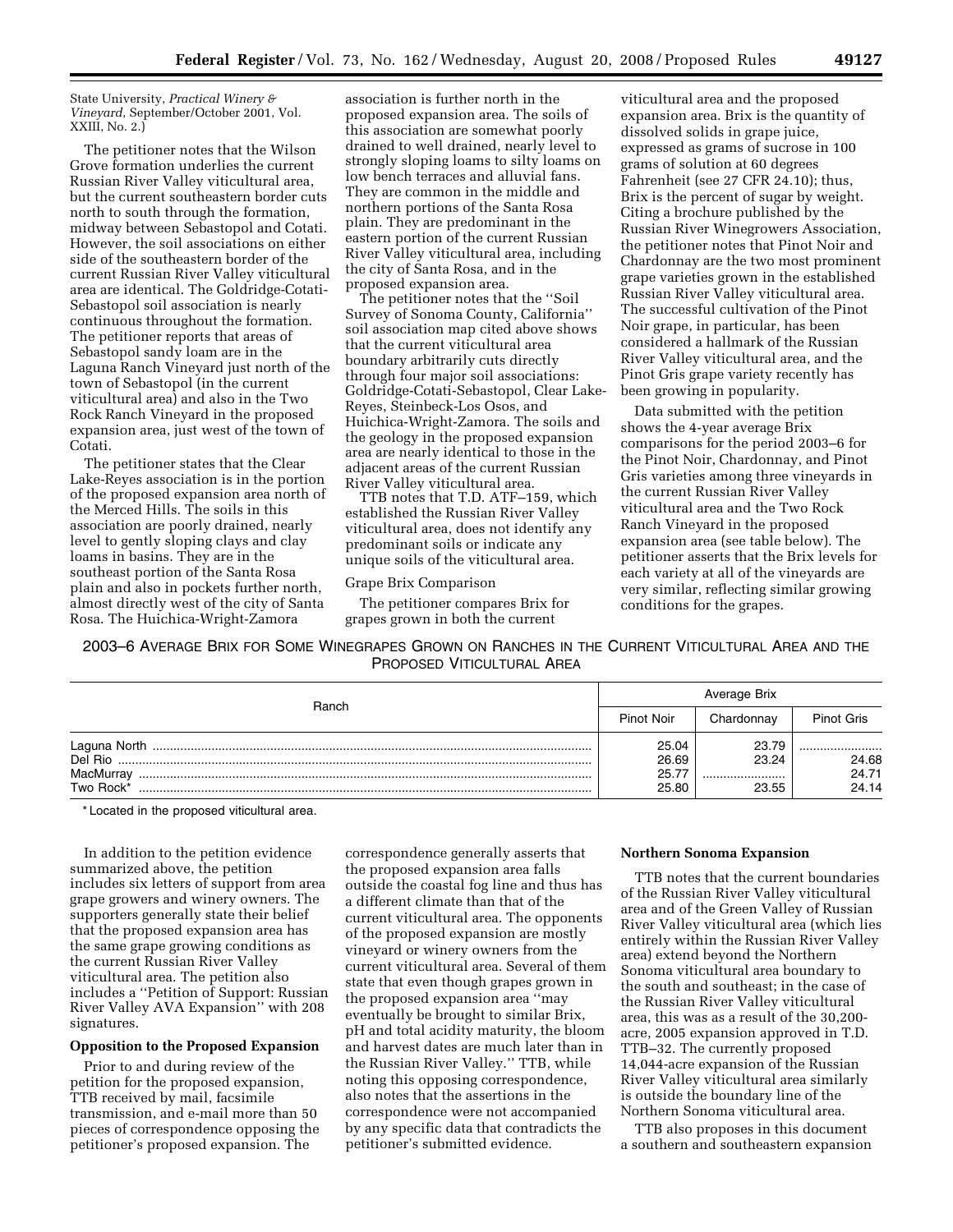of the Northern Sonoma viticultural area boundary line to encompass all of the Russian River Valley viticultural area, including the currently proposed expansion of the Russian River Valley viticultural area, so that all of the Russian River Valley viticultural area would again fall within the Northern Sonoma viticultural area, as was the case prior to the 2005 expansion. The Northern Sonoma viticultural area would increase in size by 44,244 acres to 394,088 acres, or by 9 percent. The following information is provided in support of this proposed expansion.

# *Name and Boundary Evidence*

The Northern Sonoma viticultural area was established on May 17, 1985, by T.D. ATF–204 (50 FR 20560), which stated at 50 FR 20562:

\* \* \* Six approved viticultural areas are located entirely within the Northern Sonoma viticultural area as follows: Chalk Hill, Alexander Valley, Sonoma County Green Valley [subsequently renamed Green Valley of Russian River Valley], Dry Creek Valley, Russian River Valley, and Knights Valley.

The Sonoma County Green Valley and Chalk Hill areas are each entirely within the Russian River Valley area. The boundaries of the Alexander Valley, Dry Creek Valley, Russian River Valley, and Knights Valley areas all fit perfectly together dividing northern Sonoma County into four large areas. The Northern Sonoma area uses all of the outer boundaries of those four areas with the exception of an area southwest of the Dry Creek Valley area and west of the Russian River Valley area.

The originally established Northern Sonoma viticultural area was expanded by T.D. ATF–233, published in the **Federal Register** on August 26, 1986 (51 FR 30352) and, again, by T.D. ATF–300, published in the **Federal Register** on August 9, 1990 (55 FR 32400).

The current southern portion of the boundary line of the Northern Sonoma viticultural area, west to east, follows California State Highway 12 from its intersection with Bohemian Highway, through the town of Sebastopol, to its intersection with Fulton Road. Although T.D. ATF–204 does not explain the basis for the choice of California State Highway 12 as the southern portion of the Northern Sonoma boundary line, TTB notes that at that time California State Highway 12 also formed the southern portion of the boundary line of the Russian River Valley viticultural area.

T.D. ATF–204 included information regarding the geographical meaning of ''Northern Sonoma'' as distinct from the rest of Sonoma County. Although a Web search conducted by TTB failed to disclose conclusive information regarding current nonviticultural usage

of ''Northern Sonoma'' as a geographical term, a Web search for ''Southern Sonoma County'' did disclose specific geographical data. The Southern Sonoma County Resource Conservation District (SCC–RCD) Web site has Sonoma County maps and describes the district as including the ''southern slopes of Mecham Hill'' (alternative spelling of ''Meacham,'' as on the USGS map), as the northern portion of the Petaluma River watershed in southern Sonoma County. Meacham Hill, according to the USGS Cotati map, lies 1.25 miles southeast of the area included in the expansion of the Northern Sonoma viticultural area proposed in this document. Further, the SCC–RCD maps show that the southern Sonoma County watershed excludes the Gold Ridge District, which comprises much of the Russian River watershed, including the Russian River Valley viticultural area and the area proposed in this document to be added to it.

Sonoma County Relocation, a real estate service, defines southern Sonoma County as extending south from the town of Penngrove. According to the USGS Cotati map, Penngrove lies 2.4 miles east-southeast of the proposed expansion of the Northern Sonoma viticultural area boundary line. The City of Petaluma, the southernmost large population center in Sonoma County, lies 6 miles southeast of the proposed expansion to the Northern Sonoma viticultural area.

Based on the above, we believe it is reasonable to conclude that the name ''Northern Sonoma'', as distinct from southern Sonoma County, includes all of the Russian River Valley viticultural area, including the proposed expansion of that area that is the subject of this document.

#### *Distinguishing Features*

According to the USGS Sonoma County topographical map, the topography of the area that would be included in the proposed expansion of the Northern Sonoma viticultural area has only a few gently rolling hills and ridges in the large region known as ''Cotati Valley.'' The topography of the expansion area mirrors the valley terrain that is to its north and that is within the original boundary line.

# **TTB Determinations**

TTB concludes that the petition to expand the 155,024-acre Russian River Valley viticultural area by 14,044 acres merits consideration and public comment, as invited in this notice. TTB also concludes that the expansion of the Northern Sonoma viticultural area to conform its southern and southeastern

boundary line to that of the expanded Russian River Valley viticultural area merits consideration and public comment.

## *Boundary Description*

See the narrative boundary descriptions of the petitioned-for expansion of the Russian River Valley viticultural area and the TTB-proposed expansion of the Northern Sonoma viticultural area in the proposed § 9.66 and § 9.70 regulatory text amendments published at the end of this notice.

#### *Maps*

The petitioner provided the required map to document the proposed expansion of the Russian River Valley viticultural area, and we list it below in the proposed § 9.66 regulatory text amendment. TTB relied on maps provided for the 2005 expansion of the Russian River Valley viticultural area and the map provided by the petitioner for the current expansion to document the boundary description for the proposed expansion of the Northern Sonoma viticultural area. A revised and expanded list of maps is included in the proposed § 9.70 regulatory text amendment.

#### **Impact on Current Wine Labels**

The proposed expansions of the Russian River Valley and Northern Sonoma viticultural areas will not affect currently approved wine labels. The approval of this proposed expansion may allow additional vintners to use ''Russian River Valley'' or ''Northern Sonoma'' as an appellation of origin on their wine labels. Part 4 of the TTB regulations prohibits any label reference on a wine that indicates or implies an origin other than the wine's true place of origin. For a wine to be eligible to use a viticultural area name as an appellation of origin or a term of viticultural significance in a brand name, at least 85 percent of the wine must be derived from grapes grown within the area represented by that name or term, and the wine must meet the other conditions listed in 27 CFR 4.25(e)(3). Different rules apply if a wine has a brand name containing a viticultural area name or other viticulturally significant term that was used as a brand name on a label approved before July 7, 1986. See 27 CFR 4.39(i)(2) for details.

## **Public Participation**

#### *Comments Invited*

We invite comments from interested members of the public on whether we should expand the Russian River Valley viticultural area as described above. We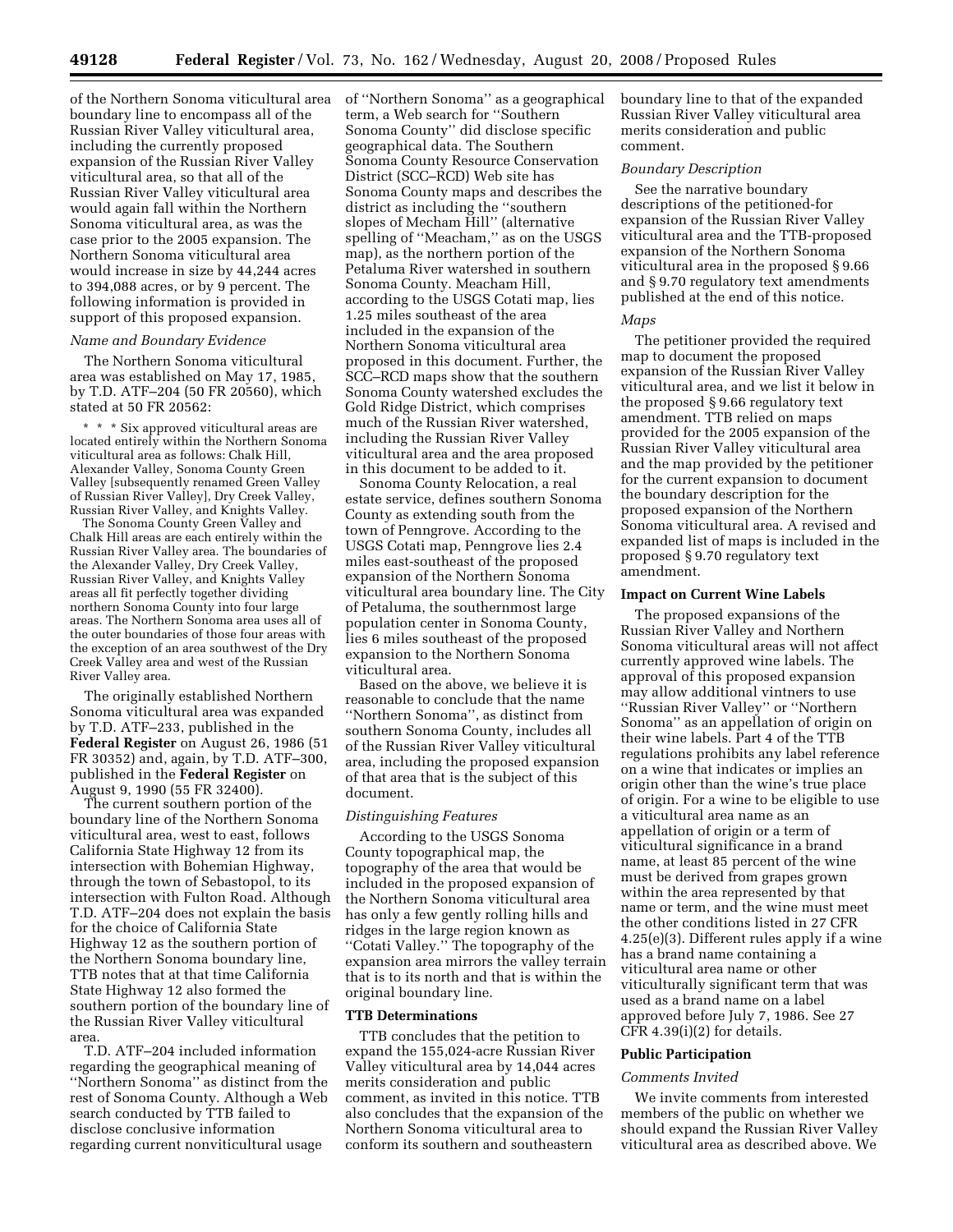specifically request comment on the similarity of the proposed expansion area to the current Russian River Valley viticultural area. In particular, we would like comments on the climate of the proposed Russian River Valley viticultural area expansion area as compared to that of the current viticultural area and on the placement of the boundary lines for the proposed expansion.

We also invite comments on the proposed expansion to the Northern Sonoma viticultural area as described in this document. Specifically, we are interested in comments that address this proposed expansion as it relates to the 2005 expansion and to the current proposed expansion of the Russian River Valley viticultural area.

Whether in favor of, or in opposition to, either of the proposed expansions, you should support any comments made with specific data or other appropriate information about the name, proposed boundaries, or distinguishing features of the proposed expansion area.

#### *Submitting Comments*

You may submit comments on this notice by using one of the following two methods:

• *Federal e-Rulemaking Portal:* You may send comments via the online comment form posted with this notice within Docket No. TTB–2008–0009 on ''*Regulations.gov*,'' the Federal erulemaking portal, at *http:// www.regulations.gov*. A direct link to that docket is available under Notice No. 90 on the TTB Web site at *http:// www.ttb.gov/wine/ wine*\_*rulemaking.shtml*. Supplemental files may be attached to comments

submitted via *Regulations.gov*. For complete instructions on how to use *Regulations.gov*, visit the site and click on ''User Guide'' under ''How to Use this Site.''

• *U.S. Mail:* You may send comments via postal mail to the Director, Regulations and Rulings Division, Alcohol and Tobacco Tax and Trade Bureau, P.O. Box 14412, Washington, DC 20044–4412.

Please submit your comments by the closing date shown above in this notice. Your comments must reference Notice No. 90 and include your name and mailing address. Your comments also must be made in English, be legible, and be written in language acceptable for public disclosure. We do not acknowledge receipt of comments, and we consider all comments as originals.

If you are commenting on behalf of an association, business, or other entity, your comment must include the entity's name as well as your name and position title. If you comment via *Regulations.gov,* please enter the entity's name in the ''Organization'' blank of the online comment form. If you comment via postal mail, please submit your entity's comment on letterhead.

You may also write to the Administrator before the comment closing date to ask for a public hearing. The Administrator reserves the right to determine whether to hold a public hearing.

## *Confidentiality*

All submitted comments and attachments are part of the public record and subject to disclosure. Do not enclose any material in your comments that you consider to be confidential or inappropriate for public disclosure.

#### *Public Disclosure*

We will post, and you may view, copies of this notice, selected supporting materials, and any online or mailed comments we receive about this proposal within Docket No. TTB–2008– 0009 on the Federal e-rulemaking portal, *Regulations.gov,* at *http:// www.regulations.gov*. A direct link to that docket is available on the TTB Web site at *http://www.ttb.gov/wine/ wine*\_*rulemaking.shtml* under Notice No. 90. You may also reach the relevant docket through the *Regulations.gov*  search page at *http:// www.regulations.gov*. For instructions on how to use *Regulations.gov*, visit the site and click on ''User Guide'' under ''How to Use this Site.''

All posted comments will display the commenter's name, organization (if any), city, and State, and, in the case of mailed comments, all address information, including e-mail addresses. We may omit voluminous attachments or material that we consider unsuitable for posting.

You also may view copies of this notice, all related petitions, maps and other supporting materials, and any electronic or mailed comments we receive about this proposal by appointment at the TTB Information Resource Center, 1310 G Street, NW., Washington, DC 20220. You may also obtain copies at 20 cents per 8.5 x 11 inch page. Contact our information specialist at the above address or by telephone at 202–927–2400 to schedule an appointment or to request copies of comments or other materials.

#### **Regulatory Flexibility Act**

We certify that this proposed regulation, if adopted, would not have a significant economic impact on a substantial number of small entities.

The proposed regulation imposes no new reporting, recordkeeping, or other administrative requirement. Any benefit derived from the use of a viticultural area name would be the result of a proprietor's efforts and consumer acceptance of wines from that area. Therefore, no regulatory flexibility analysis is required.

#### **Executive Order 12866**

This proposed rule is not a significant regulatory action as defined by Executive Order 12866. Therefore, it requires no regulatory assessment.

#### **Drafting Information**

Jennifer Berry drafted this notice. Other staff members of the Regulations and Rulings Division contributed to the notice.

# **List of Subjects in 27 CFR Part 9**

Wine.

#### **Proposed Regulatory Amendment**

For reasons discussed in the preamble, we propose to amend title 27, chapter I, part 9, Code of Federal Regulations, as follows:

# **PART 9—AMERICAN VITICULTURAL AREAS**

1. The authority citation for part 9 continues to read as follows:

**Authority:** 27 U.S.C. 205.

## **Subpart C—Approved American Viticultural Areas**

2. Section 9.66 is amended: a. In paragraph (b), by removing the word ''and'' at the end of paragraph (b)(9), by removing the word '', and'' at the end of paragraph (b)(10) and adding, in its place, a semicolon, by removing the period at the end of paragraph (b)(11) and adding, in its place, the word ''and'' preceded by a semicolon, and by adding a new paragraph (b)(12); and

b. In paragraph (c), by revising paragraphs (c)(15) through (c)(19), by redesignating paragraphs (c)(20) through (c)(34) as paragraphs (c)(26) through (c)(40), and by adding new paragraphs  $(c)(20)$  through  $(c)(25)$ .

The additions and revision read as follows:

# **§ 9.66 Russian River Valley.**

- \* \* \* \* \*
- (b) \* \* \*

(12) Cotati Quadrangle, California— Sonoma Co., scale 1:24 000, 1954, Photorevised 1980.

 $(c) * * * *$ 

(15) Proceed southeast 0.5 mile, crossing over the end of an unnamed,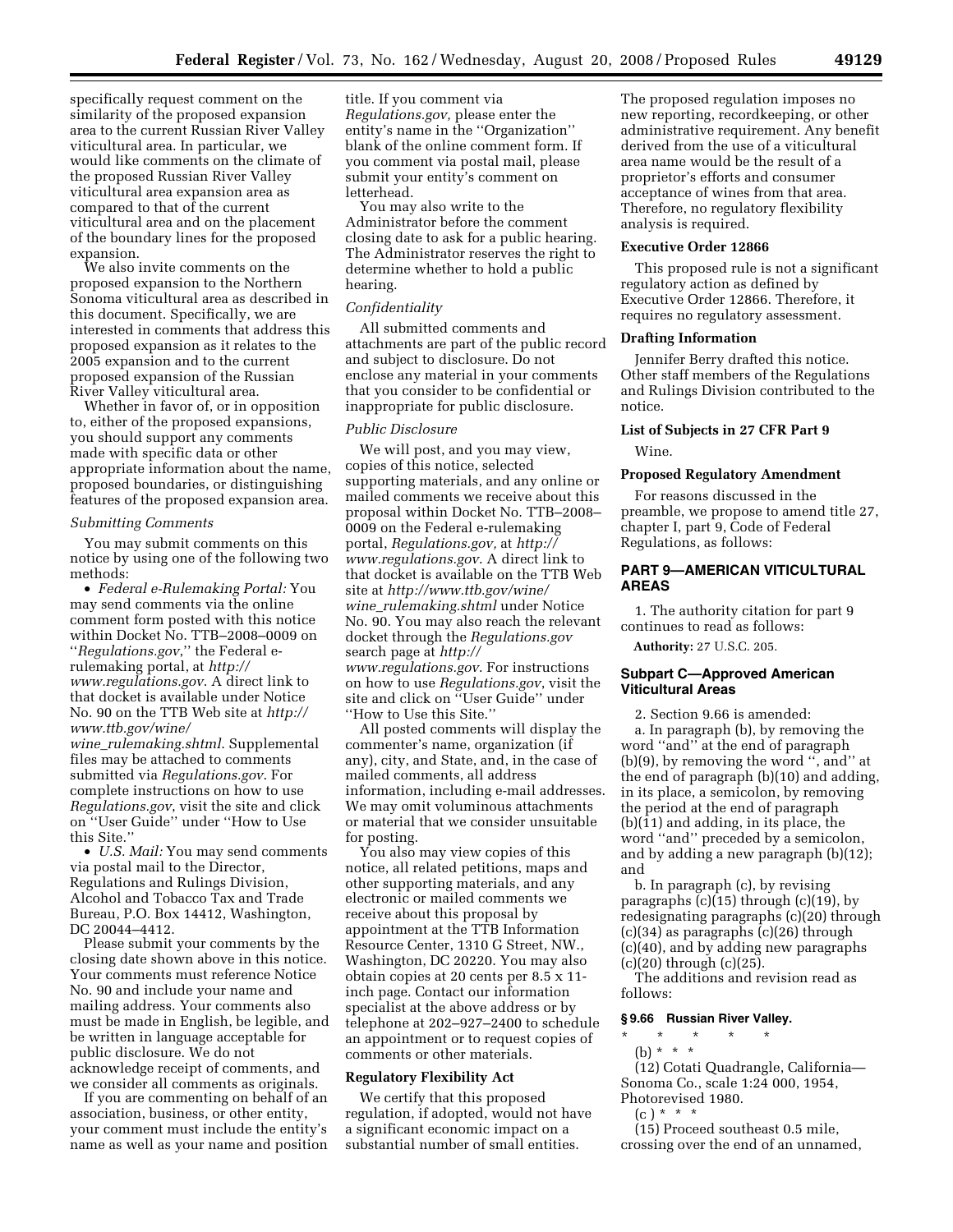unimproved dirt road to an unnamed 524-foot elevation peak, T6N, R8W, on the Two Rock map.

(16) Proceed southeast 0.75 mile in a straight line to the intersection of an unnamed unimproved dirt road (leading to four barn-like structures) and an unnamed medium-duty road (known locally as Roblar Road), T6N, R8W, on the Two Rock map.

(17) Proceed south 0.5 mile to an unnamed 678-foot elevation peak just slightly north of the intersection of T5N and T6N, R8W, on the Two Rock map.

(18) Proceed east-southeast 0.8 mile to an unnamed peak with a 599-foot elevation, T5N, R8W, on the Two Rock map.

(19) Proceed east-southeast 0.7 mile to an unnamed peak with a 604-foot elevation, T5N, R8W, on the Two Rock map.

(20) Proceed east-southeast 0.9 mile to the intersection of a short, unnamed light-duty road leading past a group of barn-like structures and a medium duty road known locally as Meacham Road, and cross onto the Cotati map T5N, R8W.

(21) Proceed north-northeast 0.75 mile to the intersection of Meacham and Stony Point Roads, T5N, R8W, on the Cotati map.

(22) Proceed southeast 1.1 miles along Stony Point Road to the point where the 200-foot elevation contour line intersects Stony Point Road, T5N, R8W, on the Cotati map.

(23) Proceed north-northeast 0.5 mile to the point where an unnamed intermittent stream intersects U.S. 101 (and to the point where the land grant line also crosses), T5N, R8W, on the Cotati map.

(24) Proceed north 4.25 miles along U.S. 101 to the point where Santa Rosa Avenue exits U.S. 101 (approximately 0.5 mile north of the Wilfred Avenue overpass) T6N, R8W, on the Cotati map.

(25) Proceed north 1.1 miles along Santa Rosa Avenue to its intersection with Todd Road, crossing onto the Santa Rosa map, T6N, R8W, on the Santa Rosa map.

\* \* \* \* \*

3. Section 9.70 is amended:

a. By revising paragraph (b); and

b. In paragraph (c), by revising the introductory text and paragraphs (c)(1) through (c)(5), by redesignating paragraphs (c)(6) through (c)(26) as paragraphs (c)(23) through (c)(43), and by adding new paragraphs (c)(6) through (c)(22).

The revisions and addition read as follows:

## **§ 9.70 Northern Sonoma.**

\* \* \* \* \*

(b) *Approved Maps*. The nine United States Geological Survey (USGS) maps used to determine the boundary of the Northern Sonoma viticultural area are titled:

(1) Sonoma County, California, scale 1:100 000, 1970;

(2) Asti Quadrangle, California, scale 1:24 000, 1959, Photorevised 1978;

(3) Jimtown Quadrangle, California— Sonoma County; scale 1:24 000, 1955, Photorevised 1975;

(4) Camp Meeker Quadrangle, California—Sonoma Co., scale 1:24 000, 1954, Photorevised 1971;

(5) Valley Ford Quadrangle, California, scale 1:24 000, 1954, Photorevised 1971;

(6) Two Rock Quadrangle, California, scale 1:24 000, 1954, Photorevised 1971;

(7) Cotati Quadrangle, California— Sonoma Co., scale 1:24 000, 1954, Photorevised 1980;

(8) Santa Rosa Quadrangle, California—Sonoma Co., scale 1:24 000, 1954, Photorevised 1980; and

(9) Mark West Springs Quadrangle, California, scale 1:24 000, 1993.

(c) *Boundary*. The Northern Sonoma viticultural area is located in Sonoma County, California. The boundary description includes (in parentheses) the local names of roads that are not identified by name on the map.

(1) The beginning point is on the USGS Sonoma County, California, map in the town of Monte Rio at the intersection of the Russian River and a secondary highway (Bohemian Highway);

(2) The boundary follows this secondary highway (Bohemian Highway), southeasterly parallel to Dutch Bill Creek, through the towns of Camp Meeker, Occidental, and Freestone, and then northeasterly to its intersection with an unnamed secondary highway, known locally as Bodega Road (also designated as State Highway 12), at BM 214, as shown on the Valley Ford Quadrangle map.

(3) The boundary follows Bodega Road (State Highway 12) northeasterly 0.9 miles on the Valley Ford map; then onto the Camp Meeker map to its intersection, at BM 486, with Jonive Road to the north and an unnamed light duty road to the south (Barnett Valley Road), T6N, R9W, on the Camp Meeker map.

(4) The boundary follows Barnett Valley Road south 2.2 miles, then east crossing over the Valley Ford map and onto the Two Rock map, to its intersection with Burnside Road, section 17, T6N, R9W.

(5) The boundary follows Burnside Road southeast 3.3 miles to its

intersection with an unnamed medium duty road at BM 375, T6N, R9W.

(6) The boundary follows a straight line southeast 0.6 mile to an unnamed 610-foot elevation peak, 1.5 miles southwest of Canfield School, T6N, R9W.

(7) The boundary follows a straight line east-southeast 0.75 mile to an unnamed 641-foot elevation peak 1.4 miles south-southwest of Canfield School, T6N, R9W.

(8) The boundary follows a straight line northeast 0.85 mile to its intersection with an unnamed intermittent stream and Canfield Road; then continues on the straight line northeast 0.3 mile to its intersection with the common Ranges 8 and 9 line, just west of an unnamed unimproved dirt road, T6N.

(9) The boundary follows a straight line southeast 0.5 mile, crossing over the end of an unnamed, unimproved dirt road to an unnamed 524-foot elevation peak, T6N, R8W.

(10) The boundary follows a straight line southeast 0.75 mile to the intersection of an unnamed unimproved dirt road (leading to four barn-like structures) and an unnamed mediumduty road (known locally as Roblar Road), T6N, R8W.

(11) The boundary follows a straight line south 0.5 mile to an unnamed 678 foot elevation peak, T6N, R8W.

(12) The boundary follows a straight line east-southeast 0.8 mile to an unnamed peak with a 599-foot elevation, T5N, R8W.

(13) The boundary follows a straight line east-southeast 0.7 mile to an unnamed peak with a 604-foot elevation, T5N, R8W.

(14) The boundary follows a straight line east-southeast 0.9 mile, onto the Cotati map, to the intersection of a short, unnamed light-duty road leading past a group of barn-like structures and a medium duty road known locally as Meacham Road, T5N, R8W.

(15) The boundary follows Meacham Road north-northeast 0.75 mile to its intersection with Stony Point Road, T5N, R8W.

(16) The boundary follows Stony Point Road southeast 1.1 miles to the point where the 200-foot elevation contour line intersects Stony Point Road, T5N, R8W.

(17) The boundary follows a straight line north-northeast 0.5 mile to the point where an unnamed intermittent stream intersects U.S. 101 (and to the point where the Roblar de la Miseria land grant line crosses), T5N, R8W.

(18) The boundary follows U.S. Route 101 north 4.25 miles to the point where Santa Rosa Avenue exits U.S. Route 101